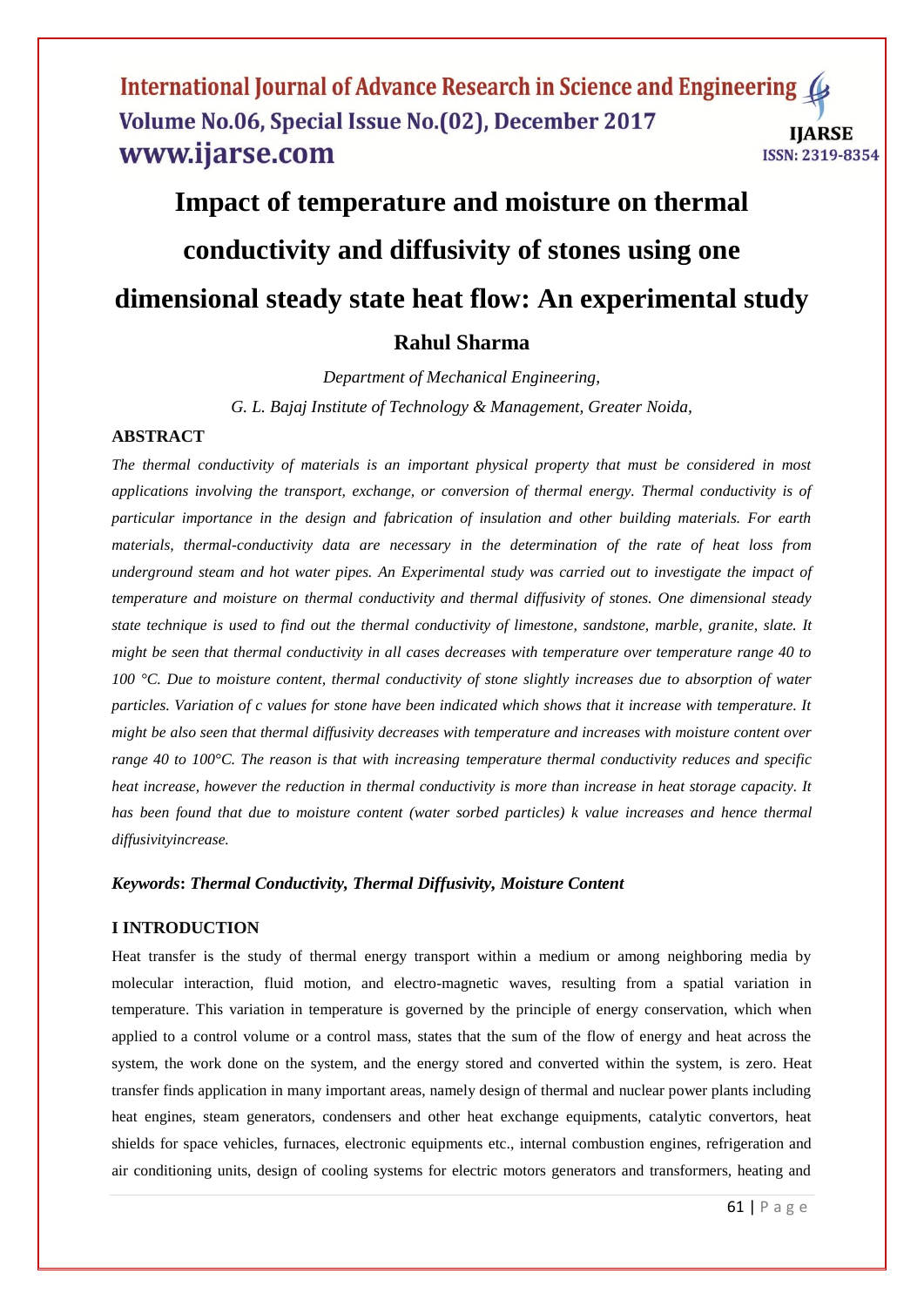cooling of fluids etc. in chemical operations, construction of dams and structures, minimization of building heat losses using improved insulation techniques, thermal control of space vehicles, heat treatment of metals, dispersion of atmospheric pollutants. A thermal system contains matter or substance and this substance may change by transformation or by exchange of mass with the surroundings. To perform a thermal analysis of a system, we need to use thermodynamics, which allows for quantitative description of the substance. This is done by defining the boundaries of the system, applying the conservation principles, and examining how the system participates in thermal energy exchange and conversion.

### **II OBJECTIVE AND METHODOLOGY**

Experimental study involves effect of temperature and moisture on the thermal conductivity and thermal diffusivity of Stone. Use steady state one dimension heat transfer to measure the thermal conductivity by applying Fourier law of heat conduction. It use a wooden box, as wood having lower thermal conductivity so its works as an insulator. Stone sample of 152.4 mm square and having thickness of 10mm is used and heat is conducted through this sample by using rubber silicon heater. Sample is placed on heater keeping no air gap b/w specimen and heater so that heat is conducted only by conduction. Sides of the sample are insulated using insulation (glass wool) so that heat is conducted along one direction (in the direction of thickness).Steady state operating condition exists since temperature reading does not change with time .Heat losses through the lateral surfaces of the apparatus are negligible since those surface are well insulated. Two Thermocouple are embedded into each sample some distance L apart, and differential thermometer reads the temperature drop ∆T along each sample. When steady state condition is reached, the total rate of heat transfer through both samples becomes equal to the electric power drawn by the heater. As rate of heat flow,  $\Delta T$ , L and Area of sample through which heat transfer occur are known so thermal conductivity can be determined c value for stone have been calculated by,Q= mc ∆T .Q is heat supplied. Q has been calculated from voltmeter and ammeter reading, as Q varies there is also variation in specific heat. Variation of c with temperature has been indicated.,  $c = \frac{Q}{A}$  $\frac{Q}{m\Delta T}$ . Thermal diffusivity have been calculated from,  $\alpha = \frac{k}{2}$  $\frac{\pi}{\rho c}$ . As there is variation in thermal conductivity with temperature due to which thermal diffusivity of stones also varies.

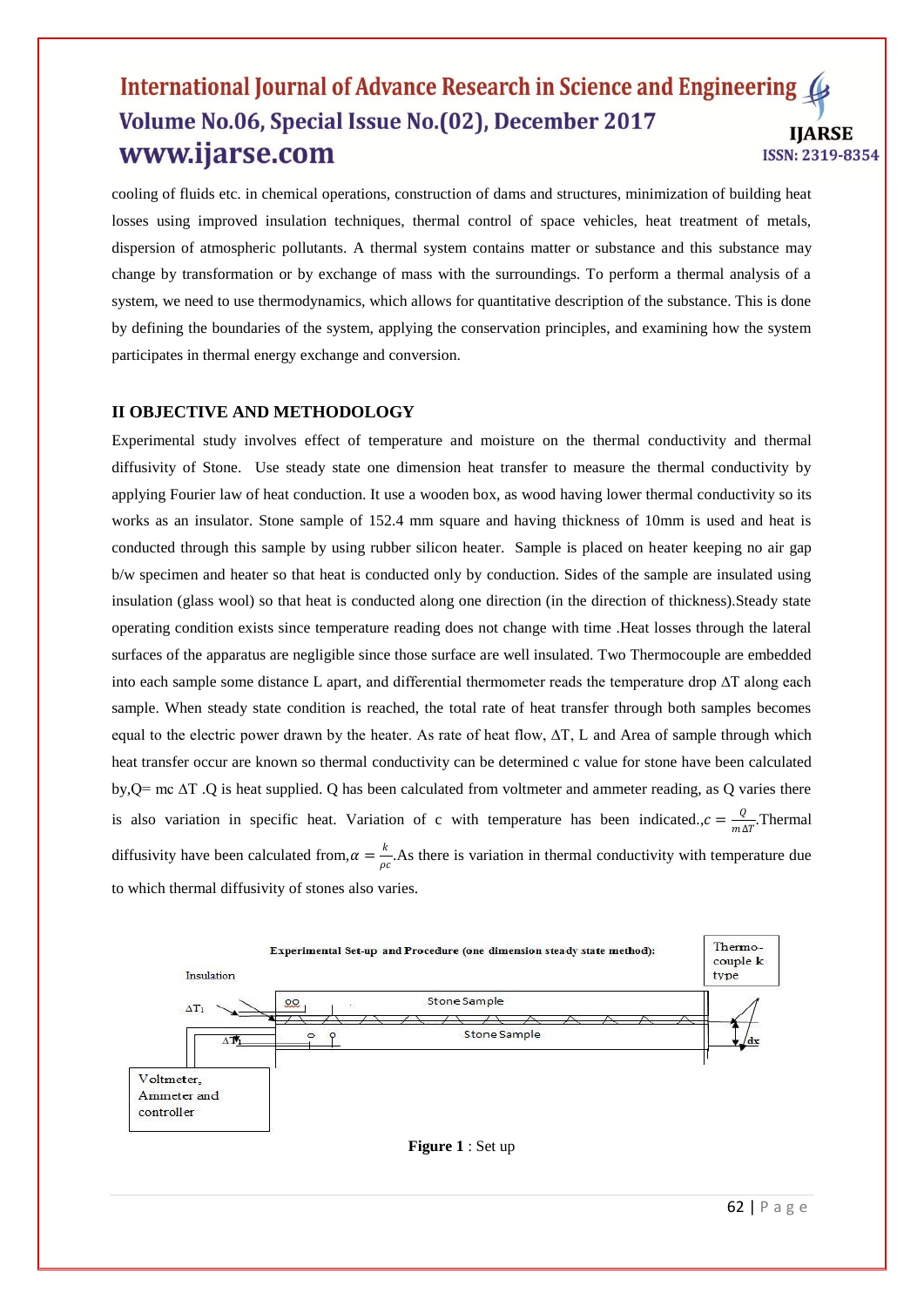**Stone Sample Diagram**





The thermal conductivity of a material is to be determined by ensuring one-dimensional heat conduction, and by measuring temperatures when steady operating conditions are reached.

# **III EXPERIMENTAL SET-UP**



# **Figure3: Experimental Set-up**

| Model                   | <b>Applied Research</b><br>and Engg. Pvt. Ltd. |
|-------------------------|------------------------------------------------|
| Voltmeter               | 230V                                           |
| Ammeter                 | 30 Amp                                         |
| Controller              | Percentage<br>Calibration<br>Approximate 0-260 |
| Wooden Box<br>Dimension | 20.32*20.32*20.32<br>cm <sup>3</sup>           |
| Thermocouple            | K type                                         |
| Insulation              | Glass Wool                                     |

# **Table1:Model Specification Table2: Heater Specification**

| Model   | Marathon Make Flexible Silicon Rubber Heater<br>with inbuilt. Thermostat. |
|---------|---------------------------------------------------------------------------|
| Size:   | $6$ " width $*$ 6" length                                                 |
| Voltage | 230V                                                                      |
| Wattage | 350 W                                                                     |

# **IV RESULTS & DISCUSSION**

**Variation of thermal conductivity (K)with temperature:**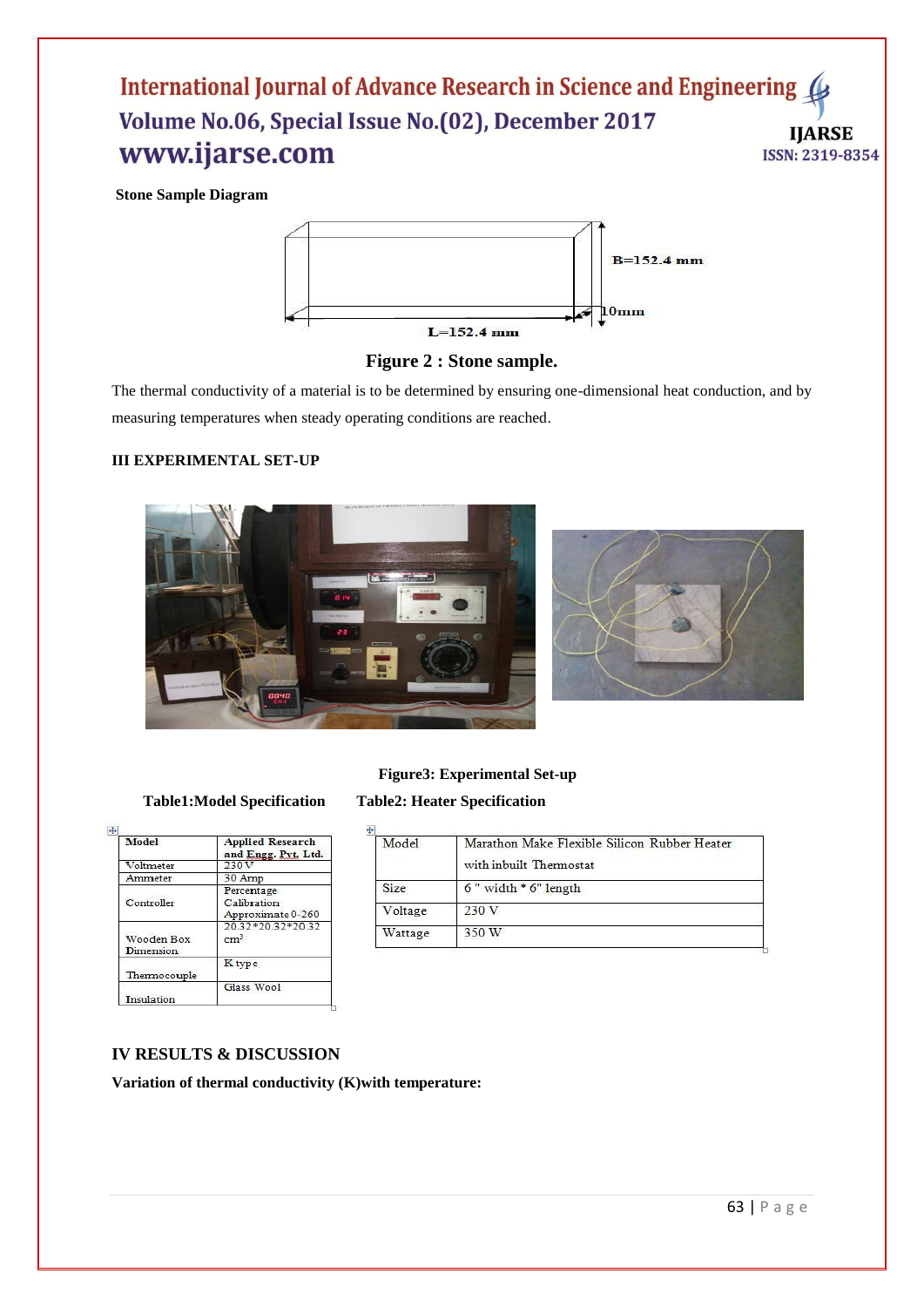

**Figure4: variation of K in marble with heater temperature**

The metallic solid transport of thermal energy is due to two effects: the migration of free electrons and lattice vibration waves but in case of non metallic solid (Marble) it is due to lattice vibration only. As temperature increases lattice vibration increases due to which thermal conductivity reduces. Fig. 4 shows that Thermal conductivity is highest in case of golden flower because it contain higher % of moisture content then other stone sample



# **Variation of specific heat(c) with temperature:**

**Figure5:** variation of c in marble with heater temperature **Figure6:** variation of c in marble with  $T_H$ 

Fig. 5 shows that Specific heat in case of o'black is highest because it contains larger moisture content than other stone sample. As a result of this large amount of heat is required to cause the same temperature change.Fig. 6 shows that Specific heat in golden flower is higher because it contains larger moisture content than other stone (Marble) sample. As a result of this large amount of heat is required to cause the same temperature change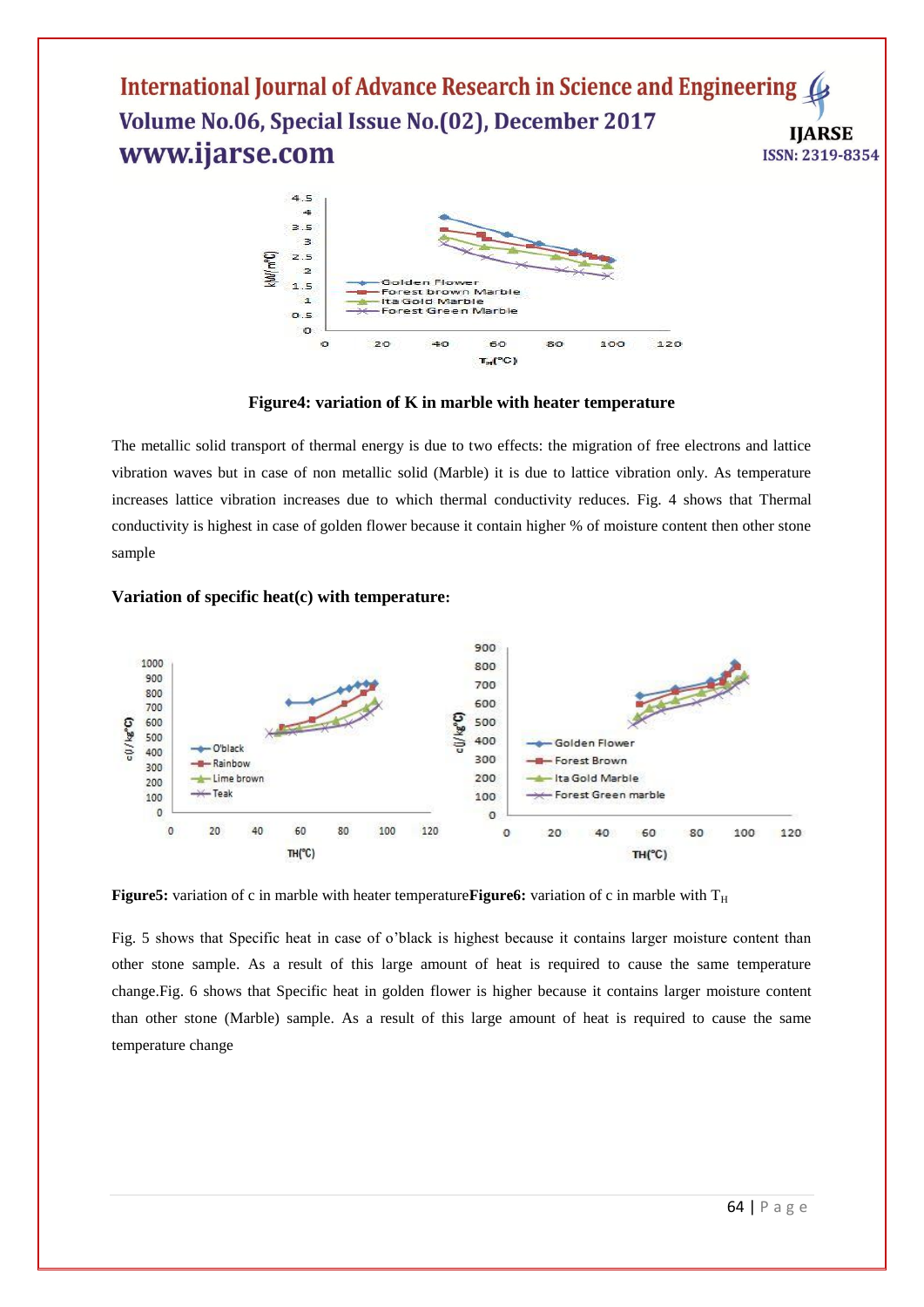**Variation of thermal conductivity with moisture content:**



**Fig7:** shows the values of thermal conductivity and moisture content for different stones. The highest thermal conductivity is obtained in case of o'black (granite)



**Variatioin of thermal diffusivity(α) with temperature:**

**Figure8:** variation of α in marble with heater **Figure9:** variation of α in marble with heater temperature temperature

Fig. 8 shows that as the temperature increases thermal conductivityof marble decreases and hence thermal diffusivity decreases over the temperature range 40-100°C.Thermal diffusivity of golden flower is highest among four stone(marble) samples.Fig.9 shows that as the temperature increases thermal conductivity decreases and hence thermal diffusivity decreases over the temperature range 40-100°C.Thermal diffusivity of o' black is highest among four stone samples

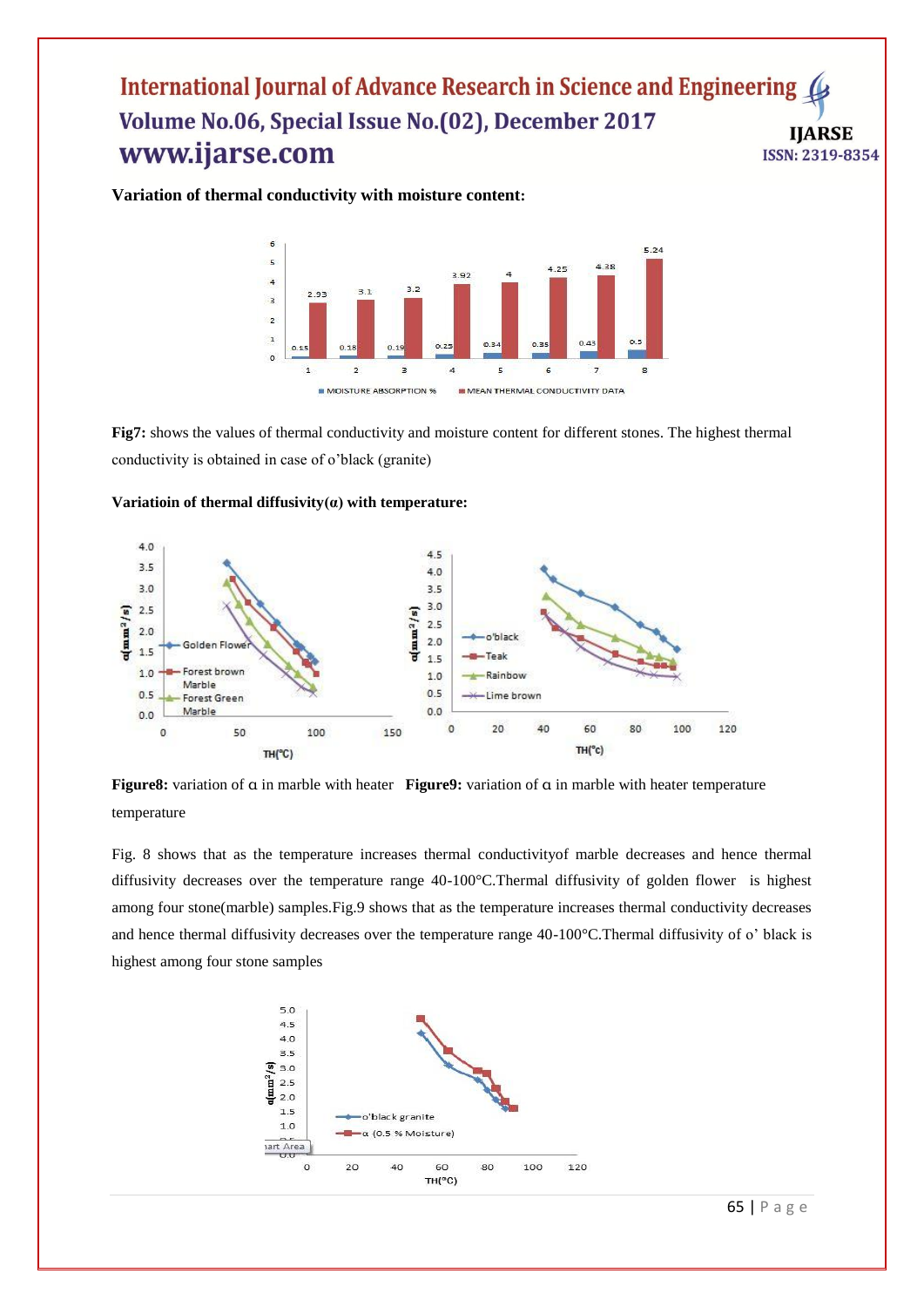**Fig. 10**: shows that there is increase in thermal diffusivity due to moisture content because moisture contains water particles and water having high thermal conductivity. It value varies over  $(1.7-4.1)$  without moisture and (2-4.5) with moisture over the temperature range 40-100°C.

**Figure10:** variation of  $\alpha$  in marble with heater temperature

### **V CONCLUSION**

Thermal conductivity is calculated for stone samples. It value varies over the range of (4-5.1) in marble, 5.2(granite), 5.4(slate), 4.4 (sandstone), 3.13(limestone) .It is concluded that thermal conductivity in all cases decreases with temperature. Due to moisture content, thermal conductivity of stone slightly increases. It is concluded that thermal diffusivity decreases with temperature and increases with moisture content over range 40 to 100°C. The reason is that with increasing temperature thermal conductivity reduces and specific heat increase, however the reduction in thermal conductivity is more than increase in heat storage capacity. It is also concluded that due to moisture content (water sorbed particles) k value increases and hence thermal diffusivity increases.

### **REFERENCES**

- 1. Josephus Thomas, JR Robert R. frost and Richard D. Harvey ,Thermalconductivity of carbonate rock, Engineering Geology ,7(1973) 3-12.
- 2. E. Solórzano, J.A. Reglero , M.A. Rodriguez Perez, D. Lehmhus , M. Wichmann , J.A. de Saja ,An experimental study on the thermal conductivity of aluminum foams by using the transient plane source method, International Journal of Heat and Mass Transfer 51, 2008, 6259–6267
- 3. F. Poppendier,R. Randali,J.E. Chamber ,J.R. Murthy,Thermal conductivity Measurement and Prediction for Biological Fluid and Tissues,Vol 3,No 4,1966
- 4. J.H. Sass , Claudia stone and Robert J. Munroe, Thermal conductivity Determination on solid rock A comparison between divided bar apparatus and a commercial transient line source, Journal of Volcanology and Geothermal Research, 20 1984, 145-153
- 5. Izhar-ul-haq, N.S. saxena, S. E. Gustafsson and A. maqsood, Simultaneous Measurement of Thermal conductivity and Thermal Diffusivity of Rock-Marble using transient plane source technique, Heat Recovery System & CHP Vol. 11, No. 4, pp. 249-254, 1991
- 6. U. Seipold and W. Gutzeit, measurements of the thermal properties of rocks under extreme conditions, Physics of the Earth and Planetary Interiors, 22 ,1980, 272—276
- 7. Ki-Ti Horai and Scott Baldridge, Thermal conductivity of Nineteen Rocks, Application of the needle probe method to the measurement of thermal conductivity of Rock, 1972, Phys. Earth Planet. Interiors 5, 151-156